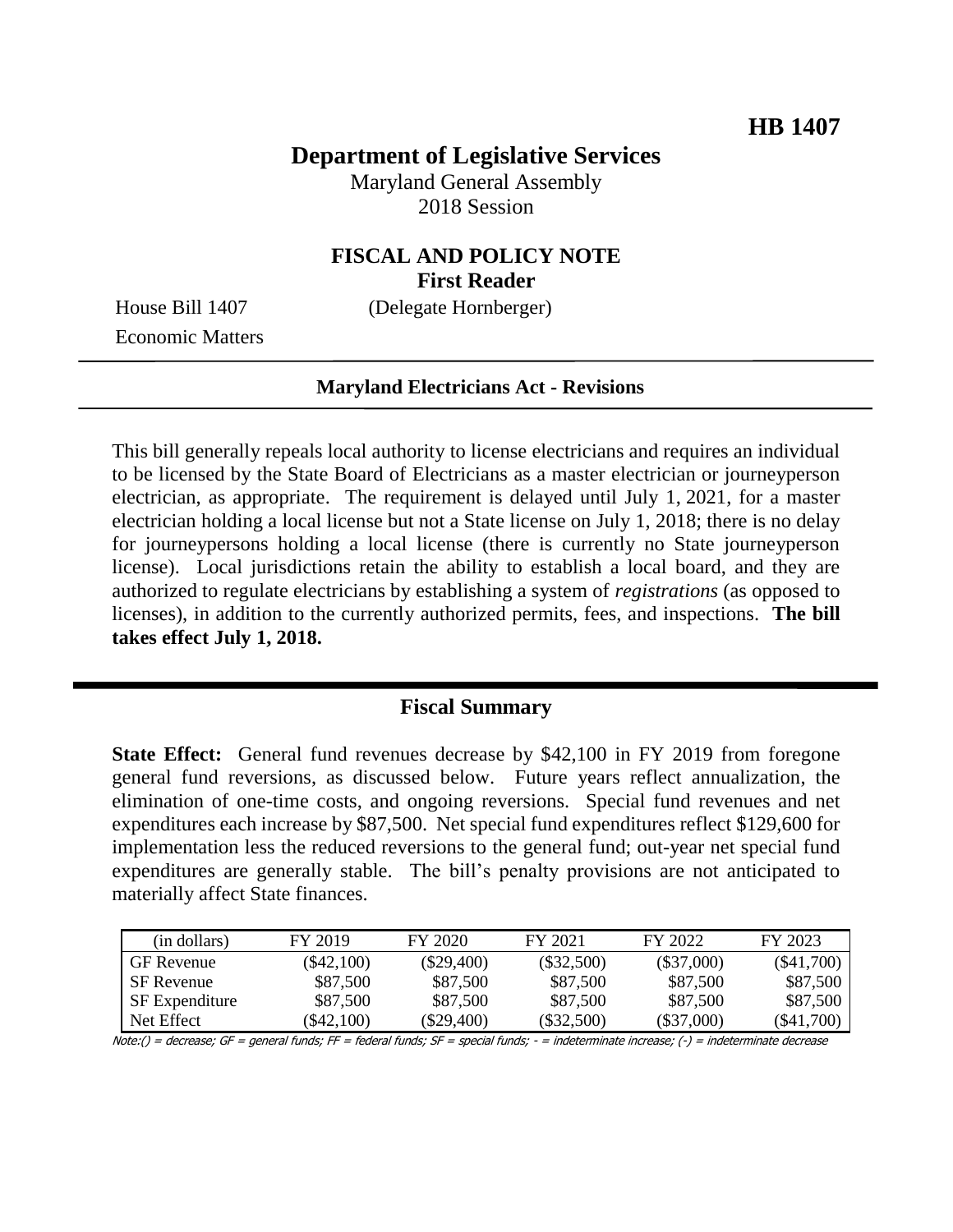**Local Effect:** Local governments that license master electricians (nearly all counties) and journeyperson electricians (five counties) are affected by the bill beginning in FY 2019. However, as local governments retain their existing ability to regulate electricians through a system of permits, fees, and inspections and are authorized to *register* electricians in lieu of licensing, overall local government operations and finances are not materially affected – assuming that existing fees are adjusted and new registration fees are set so as to be revenue neutral. The bill's penalty provisions are not anticipated to materially affect local finances. **This bill may impose a mandate on a unit of local government.**

**Small Business Effect:** Meaningful.

## **Analysis**

**Bill Summary:** "License" for purposes of the State electrician law, means, unless the context requires otherwise, a license that is issued by the State Board of Electricians to a master electrician or a journeyperson electrician.

Generally, an individual must be licensed by the State board by the bill's July 1, 2018 effective date before the individual may provide or assist in providing electrical services as a master electrician or a journeyperson electrician, as appropriate. Statutory fees are repealed and the board is authorized to establish fees in regulation, subject to specified requirements. An individual holding a local license but not a State license on July 1, 2018, may continue to provide electrical services under the local license through June 30, 2021, and apply one time for a two-year renewal of the local license. The Department of Legislative Services (DLS) notes that only 5 counties license journeypersons, so all journeypersons who work in the remaining 19 counties without a local license must get a State license by July 1, 2018. Beginning July 1, 2021, any local license issued by a local jurisdiction of the State to provide or assist in providing electrical services is no longer valid, regardless of the expiration date of the license. Conforming and technical changes are made to generally remove provisions related to local licenses.

The bill also establishes civil and criminal penalties for specified violations of the Maryland Electricians Act. Penalty revenue accrues to the general fund.

HB 1407/ Page 2 **Current Law:** The State Board of Master Electricians in the Department of Labor, Licensing, and Regulation (DLLR) issues master electrician licenses to qualified individuals under the Maryland Master Electricians Act. Each county is required to adopt licensing qualifications comparable to or more stringent than specified State qualifications or require a State license and enforce compliance with State licensing requirements. In a local jurisdiction that requires a local license the State license does not authorize the provision of electrical services but serves only as a mechanism for obtaining licenses in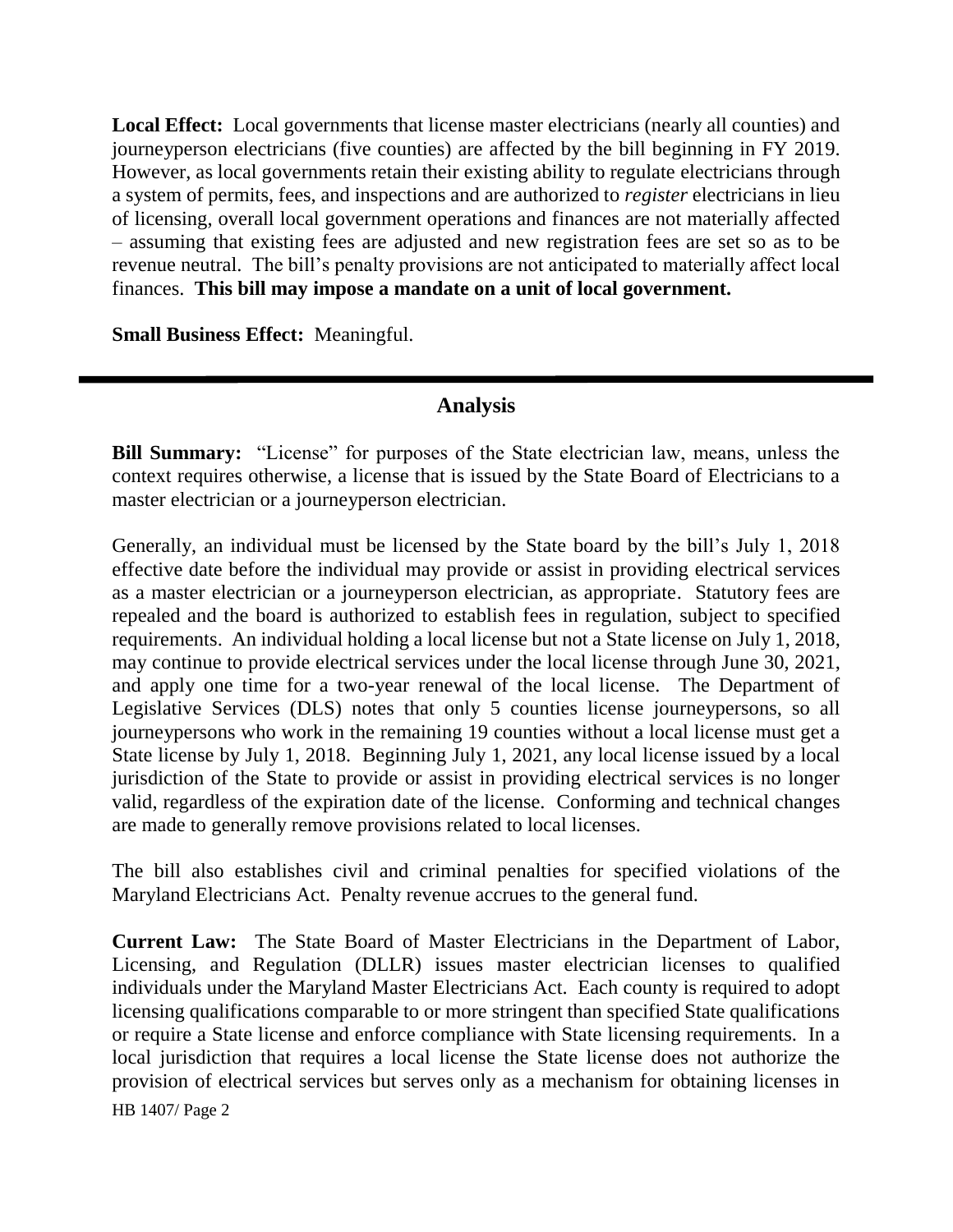each local jurisdiction. In the two jurisdictions that do not have local licensing requirements, Allegany and Garrett counties, an electrician must have a State license to provide electrical services as a master electrician.

To obtain a State license as a master electrician, the applicant must have seven years of experience providing electrical services for all types of electrical equipment and apparatus, under the supervision of a master electrician or a similarly qualified employee of a governmental unit. The State board does not issue journeyperson electrician licenses.

**Background:** The State board shares licensing authority with county governments, all but two of which have a licensing program for master electricians. Five counties – Calvert, Charles, Harford, Montgomery, and Prince George's – also license journeyperson electricians.

Statute requires local jurisdictions to enforce licensing requirements. The local policing of the electrical profession primarily occurs through locally issued permits and locally conducted inspections. Every jurisdiction in Maryland has a building permit office that is generally separate from the local licensing board.

#### *Statewide Regulation of Electricians*

The 2010 [sunset review](http://dlslibrary.state.md.us/publications/OPA/S/F/MastElec_2010.pdf) of the State board conducted by DLS examined the issue of a statewide electrician license. The evaluation concluded that, to ensure that electricians are operating in a safe manner throughout the State, a uniform licensing system should be adopted across the State and recommended that this be accomplished by establishing a new State Board of Electricians modeled after other statewide regulatory licensing boards.

In its evaluation DLS recommended that the current State board be allowed to terminate and that it be replaced by a new State Board of Electricians with statewide regulatory authority, in addition to other recommendations. The evaluation further recommended that the board have authority over multiple licensing levels and that DLLR seek special funding authority for the board. However, these recommendations were not adopted by the General Assembly.

Chapter 579 of 2013 established the Task Force to Study Licensing and Continuing Education Requirements for Electricians. The task force had to, among other duties, (1) examine proposed changes to the State licensing requirements for electricians in the State and (2) review appropriate approaches for the licensure of electricians at the State and local level. The [final report](http://dlslibrary.state.md.us/publications/Exec/DLLR/SB916Ch579_2013.pdf) makes a number of recommendations, including the adoption of a statewide master electrician license.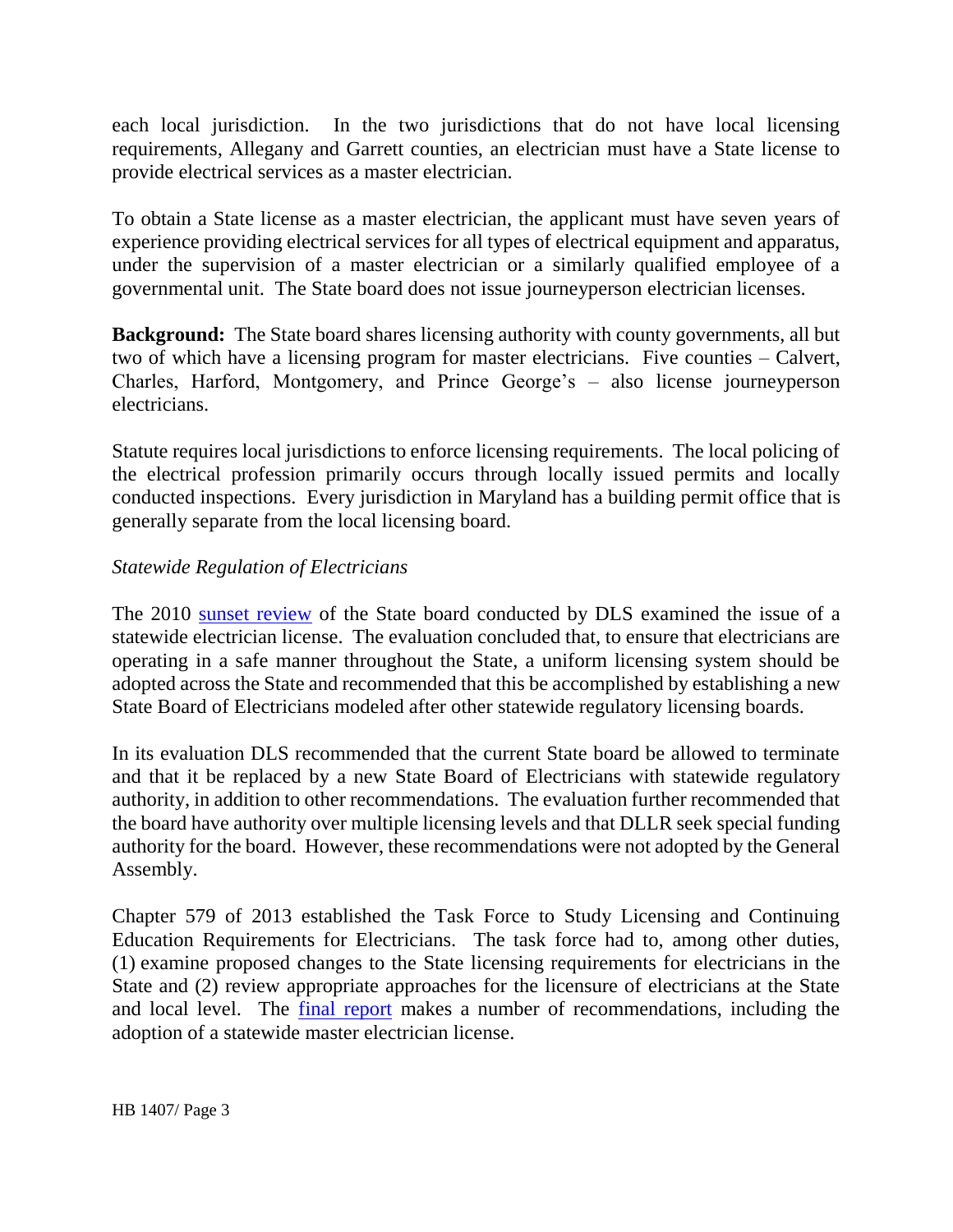**State Fiscal Effect:** Chapter 254 of 2017 establishes the Mechanical Boards' Special Fund and redirects the licensing revenue associated with four mechanical boards from the general fund to the new special fund, effective July 1, 2018. The State Board of Master Electricians is one of the four affected boards. At the end of each fiscal year, any unspent and unencumbered portion of the special fund in excess of \$100,000 reverts to the general fund.

The bill modifies the amount of surplus in excess of \$100,000 in the Mechanical Boards' Special Fund paid to the general fund as a reversion. Specifically, the bill increases both revenue for the fund and expenditures to license and regulate a larger number of licensees, with expenditures for implementation exceeding the new revenues. The net effect is that the bill reduces annual general fund reversions/revenues.

Accounting for the net effects of the increased revenues and implementation costs, general fund revenues decrease by \$42,147 in fiscal 2019 and by between \$29,400 and \$41,700 annually thereafter under the assumptions discussed below.

## *Licensing Revenues*

DLLR estimates that approximately 7,000 individuals will eventually require a new State license. Licenses are assumed to be \$25 and must be renewed every two years. Accordingly, special fund revenues increase by approximately \$87,500 annually beginning in fiscal 2019 from additional licenses issued to master and journeyperson electricians. This estimate assumes that 3,500 licenses are issued annually in each of fiscal 2019 and 2020. However, special fund revenues may be less in those years if individuals with a valid local license elect to renew their local license for one two-year cycle (as allowed by the bill) instead of applying for a State license when their local license expires. In that case, a portion of the anticipated revenue does not materialize until fiscal 2021, when those individuals must hold a State license. This estimate does not account for any further change in the number of licenses issued by the State board.

Absent additional implementation and assuming sufficient fund balance, these revenues would fully revert to the general fund (as a special fund expenditure).

#### *Implementation Costs*

DLLR advises that it requires additional staff to handle the increase in license applications, complaints, and any potential litigation. Currently, a single staff person is shared between two boards (master electricians and stationary engineers) and the board does not have a dedicated investigator. Any incremental work on behalf of the board requires additional staff.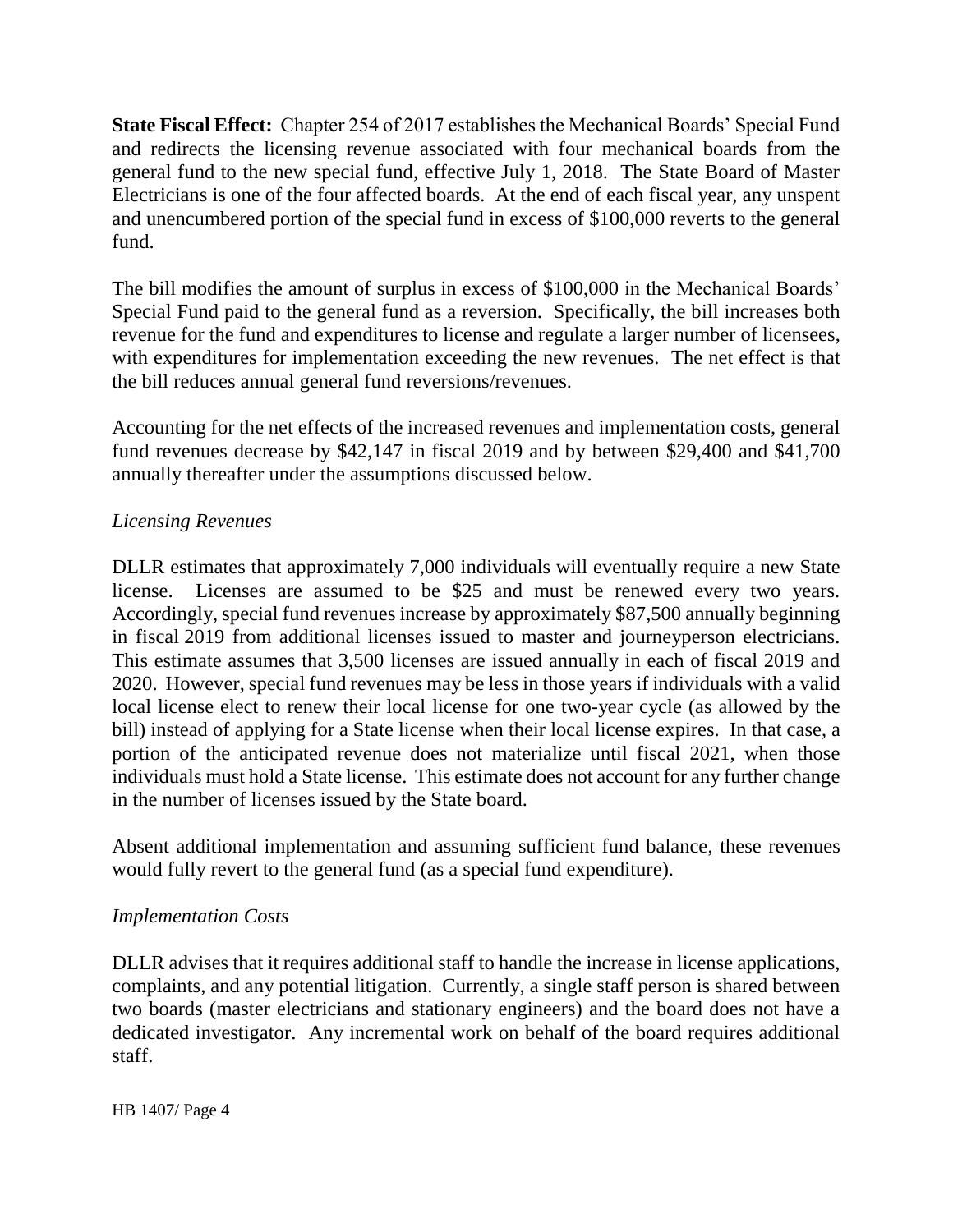The expenditures from the Mechanical Boards' Special Fund needed to implement the bill are \$129,647 in fiscal 2019. This estimate reflects the bill's July 1, 2018 effective date because a substantial number of journeypersons and all new master electricians must be licensed by that date. The estimate includes the cost of hiring three *half-time* staff, an administrative specialist, an investigator, and an assistant Attorney General, to implement the statewide licensing and regulation of master and journeyperson electricians. It includes salaries, fringe benefits, one-time start-up costs, travel expenses, and ongoing operating expenses.

| <b>Total FY 2019 DLLR Implementation Costs</b> | \$129,647 |
|------------------------------------------------|-----------|
| <b>Other Operating Expenses</b>                | 16,858    |
| <b>Salaries and Fringe Benefits</b>            | \$112,789 |
| <b>Half-time Positions</b>                     |           |

Future year special fund expenditures (general fund revenue decreases) of about \$117,000 to \$129,000 annually reflect full salaries with annual increases and employee turnover and ongoing operating expenses.

As noted above, any operating surplus in the Mechanical Boards' Special Fund in excess of \$100,000 reverts to the general fund each year. The bill results in new operating expenses exceeding new revenues for the fund, so the operating surplus in the fund is reduced. Assuming that the total surplus would otherwise remain above \$100,000, this has the net effect of reducing the amount that reverts to the general fund by \$42,147 in fiscal 2019 and by similar amounts in the out-years. To the extent that expenditures are greater or less than estimated in any particular year, general fund revenues are likewise inversely affected.

**Local Fiscal Effect:** Local governments that license master electricians (nearly all counties) and journeyperson electricians (five counties) are affected by the bill's phase out of all local licensing by July 1, 2021. Many counties collect a moderate amount of revenue from licensing fees. Under the bill, beginning July 1, 2018, local master electrician licenses held by licensees that also hold a State license are no longer valid. For individuals who hold only local licenses (some master electrician licenses, all journeyperson licenses) on that date, the local licenses allow the individuals to work through June 30, 2021. However, it is assumed that half of these individuals elect to get a State license rather than renew their local license in fiscal 2019 and the other half do so in fiscal 2020.

Despite the loss of local licensing revenues, local governments retain their existing ability to regulate electricians through a system of permits, fees, and inspections and they are authorized to register electricians in lieu of licensing, so overall local government operations and finances are not materially affected. This assumes that existing fees are adjusted and new registration fees are set so as to be revenue neutral.